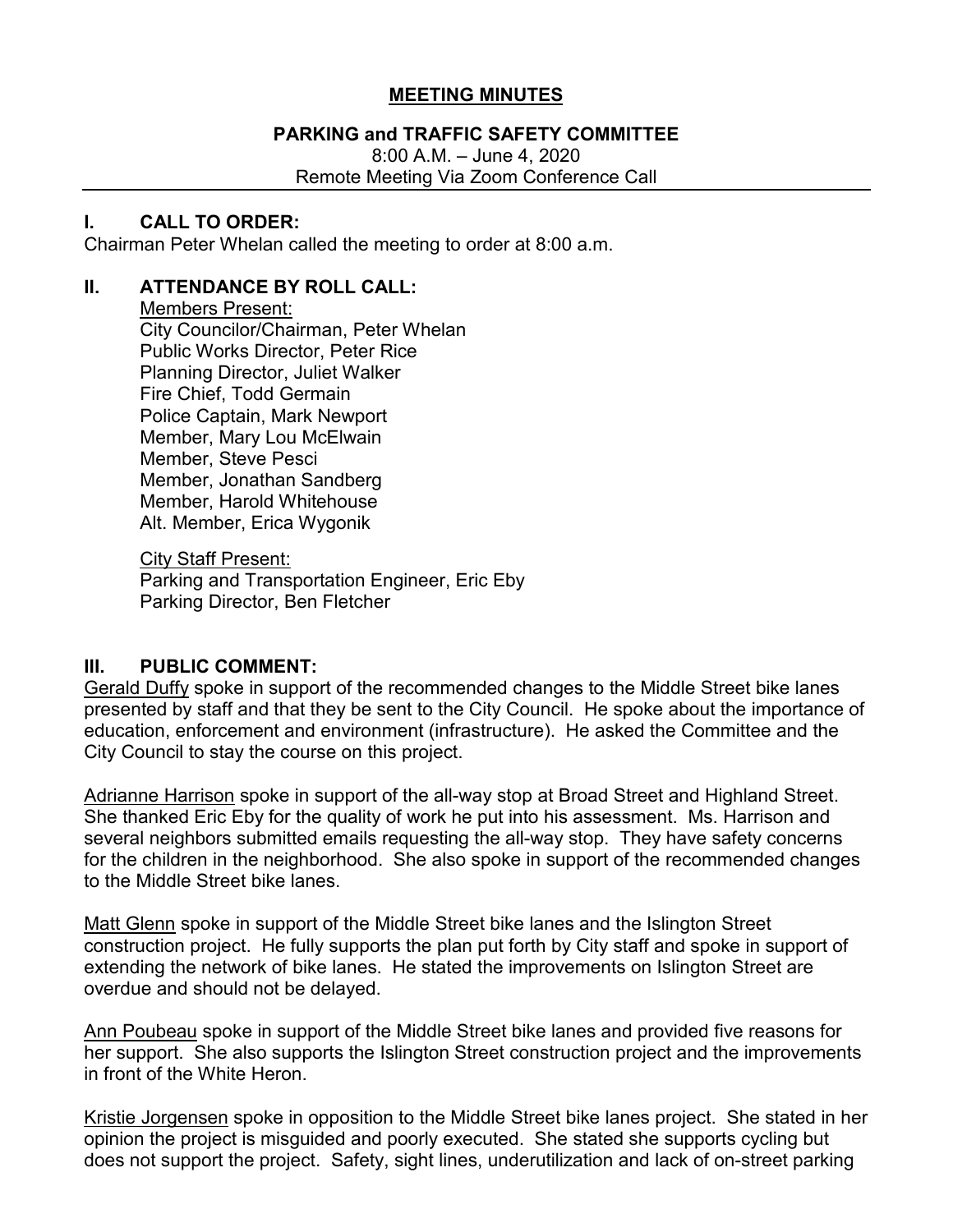need to be addressed. Ms. Jorgensen sent an email outlining her views and opinions of the project to Chairman Whelan and it was forwarded to the Committee. It also included a photo of her driveway view of Middle Street traffic.

Ned Raynolds spoke in support of the Middle Street bike lanes. He is in full support of the recommended changes proposed by staff.

CJ Fleck spoke in support of the Middle Street bike lanes. Protected bike lanes improve safety. He stated we should focus on improvements and making the project better instead of tearing it down.

David Allen is a resident and a board member of SABR (Seacoast Area Bicycle Riders). He supports the Middle Street bike lanes and the recommended modifications. The bike lanes provide safety for the experienced bicyclists and now for all the new riders due to the COVID-19 pandemic. Mr. Allen also spoke in support of the Islington Street construction project.

Thomas Gruen asked the Committee to consider an alternative proposal. Keep the first and longest component of the bike lane from the High School to Lincoln Avenue in its current form. Start the sharrow portion at Lincoln Avenue instead of Highland Street, allowing curbside parking on both sides of Middle Street. It would affect about 1,600 feet of the bike lane, simplify the entire corridor from three section to two sections, allow for safe parking for the Middle Street residents along this portion of the route, and eliminate the current conflict. Mr. Gruen sent an email detailing his proposal to City staff.

Jason Combs spoke in support of the Middle Street bike lanes. He is concerned about vehicular speed and volume on Middle Road, where he lives, and the safety of pedestrians and bicyclists.

Josh Pierce is a resident and the general manager at Papa Wheelies. He spoke in support of the Middle Street bike lanes. He stated recreation bike sales are unprecedented. There are many new riders in our community and the bike lanes create a safe space for these new riders.

Charles Griffin spoke to the Middle Street bike lanes. He stated installation of bicycle logos and "May Use Full Lane" signage is all that is necessary for safety along the entire length of the project. He requested the Committee recommend "a bollard-free summer" to the City Council. He asked about the federal funding and if the penalties were disclosed when the decision was made to support the project. He asked if all or part of the funding would need to be returned if logos and signage were to be installed instead of using bollards.

# **IV. FINANCIAL REPORT:**

Harold Whitehouse moved to accept the financial report as presented, seconded by Mary Lou McElwain. **On a roll call vote 9-0, motion passed.**

# **V. NEW BUSINESS:**

**A.** Recommended changes to Middle Street bike lanes, by City staff. Planning Director Walker provided a brief summary. At the City Council's request, City staff held a public meeting on March 12, 2020. The public shared their concerns, comments, and suggestions for improvements. The public comments and statements were provided in the PTS packet and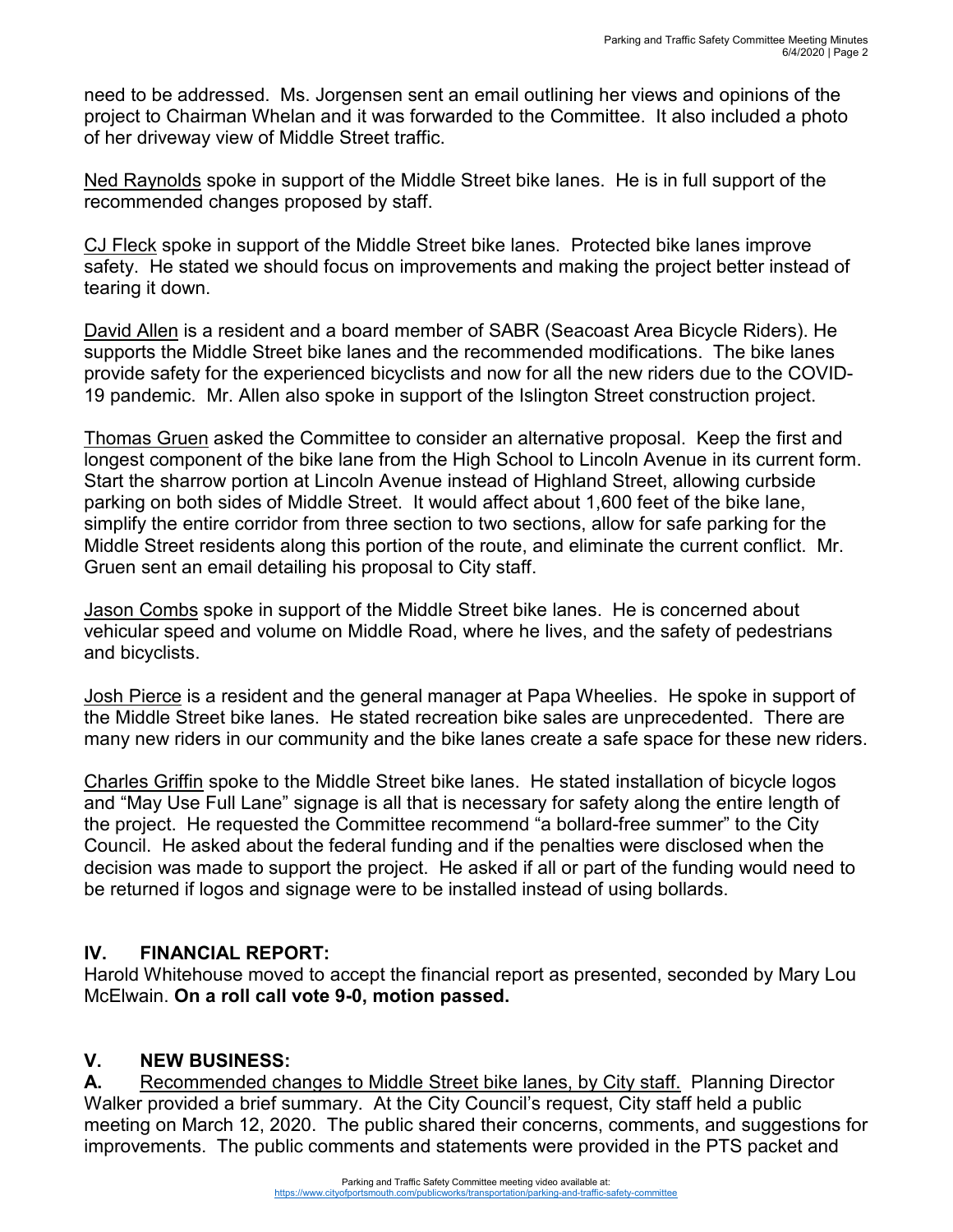will be posted on the project webpage. She encouraged people to review the comprehensive project webpage. The City was required to follow a very specific process required by New Hampshire Department of Transportation (NHDOT). The process required three alternatives and an engineering study. The first recommendation for the grant was to do traditional bike lanes, but through the public process staff heard from a lot of people who wanted more protection and separation. The result was the preferred alternative, which was a combination of a protected bike lane and a buffered bike lane. It was accepted and voted on by the City Council.

The design and planning process included public meetings, presentations to PTS, parking counts, notifying residents about parking changes, and a final approval by the NHDOT Bureau of Traffic. Planning Director Walker stated it was a long process, but required by the Local Public Agency (LPA) program through NHDOT in order to get the grant funding.

After the meeting in March, the COVID-19 pandemic stopped all work. A meeting was held between Public Works, Planning, Fire and Police to discuss possible modifications to the bike lanes this year. Given the current context of the COVID-19 emergency, staff agreed that substantial changes to the bike lane design should not be a City priority at this time, and staff jointly agreed to recommend low cost modifications to the bike lanes for the coming season. The modifications are outlined in the memorandum on page 2. Modifications include reinstalling a limited number of flex post bollards at all intersections and at start of on-street parking areas, removing on-street parking at intersections to improve sight lines, restriping areas, and reducing posted speed limit to 25 mph.

Substantial changes to the bike lanes would require a substantial investment from the City, and would require returning federal funds to the government. Planning Director Walker has asked for clarification from NHDOT on the extent of allowable changes and the quantity of funds that would need to be returned and she will report back to the City Council once guidance has been provided.

Mary Lou McElwain moved to endorse recommended changes to the bike lanes for spring and summer, and send to City Council for approval, seconded by Steve Pesci.

Mary Lou McElwain supports the bike lanes and that the recommendations from staff will make it safer. She spoke to sight line improvements needed at Cass Street, Aldrich Street and Cabot Street. Debris in the bike lanes is also an issue. Tree branches are blocking visibility.

Harold Whitehouse asked if the City has the right to change the configuration of U.S. Route 1. He supports holding another public meeting and Charles Griffin's idea of "a bollard-free summer". He stated he would reluctantly support the motion.

Erica Wygonik thanked staff for their data driven decisions and supports their recommendations. She spoke to infrastructure improvements needed to make the more dramatic changes suggested by the public and how the costs to do the work would be significant. She recommends using the taller flexpost bollards to reduce vehicle speeds. Bollards should also be installed at locations where vehicles enter onto Middle Street to avoid clipping the bike lane.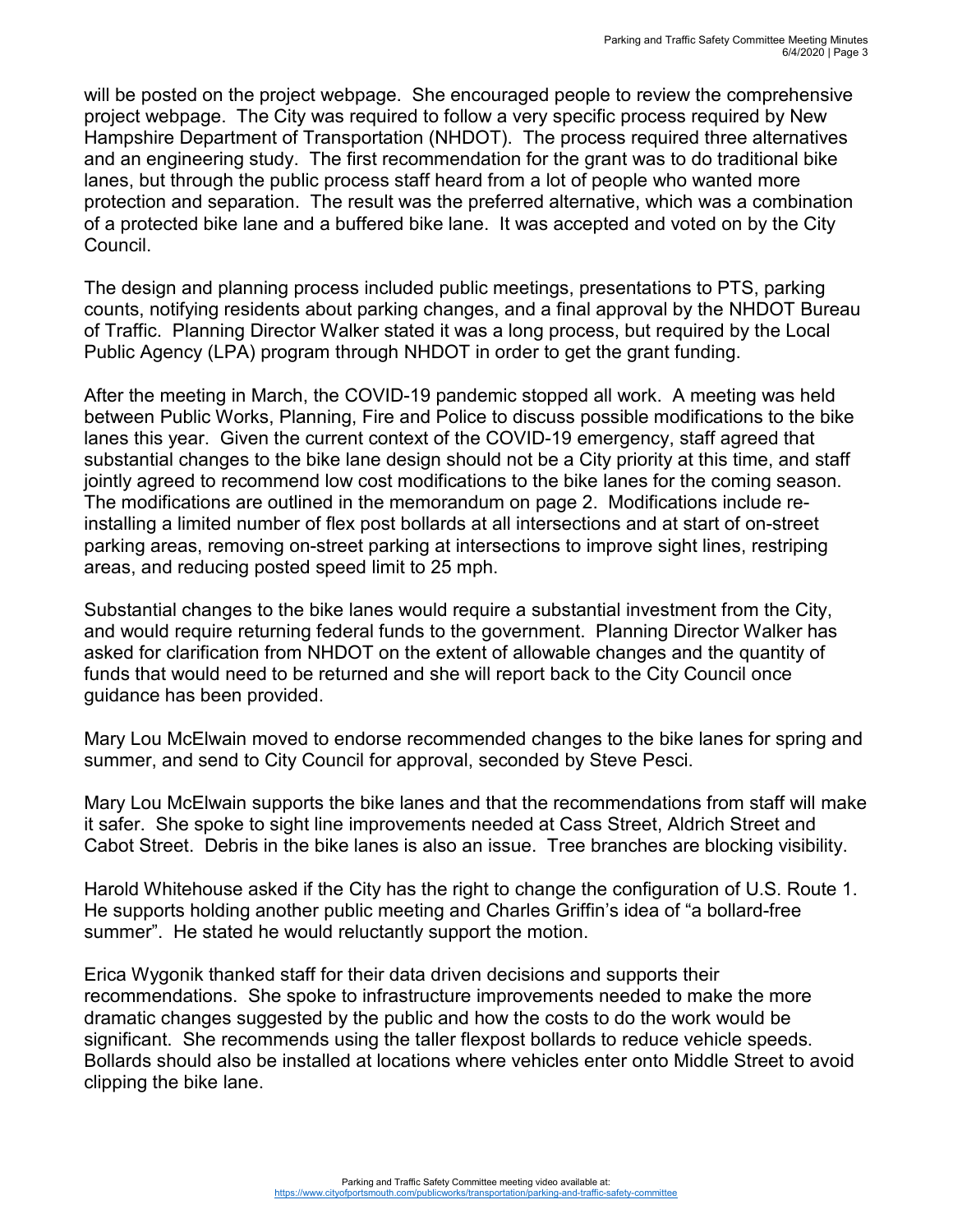Jonathan Sandberg supports the motion and staff recommendations. He spoke to decreased traffic because of COVID-19 and the bike lane usage. He asked staff to look at the intersection of Lafayette Road and Greenleaf Avenue because cyclists get cut off there.

Steve Pesci supports staff recommendations for 2020, the longer-term changes and ongoing data collection proposed in the memorandum. He stated he has looked at the concerns raised by the opponents and is empathetic. He agrees sight lines and visibility are issues of greatest concern. He presented some possible solutions. Mr. Pesci thanked the public for their comments but feels staff is being unfairly criticized by some opponents. Staff has worked diligently and listened to the public.

Mary Lou McElwain concurred with Steve Pesci's comments and concerns. She spoke to concerns about aesthetics on Middle Street and requested the bollards be placed at the Lafayette Road and Greenleaf Avenue intersection. She thanked staff for their work.

Harold Whitehouse requested the agenda item be delayed for one or two months. He stated now is not the time to make changes. He thanked staff for their work but is hesitant to move forward now.

Chairman Whelan thanked the staff for their work and efforts. He stated he is very sympathetic to the residents who live on Middle Street. He has received photos from residents concerned about sight lines and driveways. He supports bike lanes. He is concerned about the area between Lincoln Avenue and Highland Street. He stated he would rather do nothing for a little while and revisit at a later date.

Harold Whitehouse moved to table action item until the August PTS meeting. It was seconded by Chairman Whelan. Harold Whitehouse stated a decision should be delayed for two months until things get back to normal.

Steve Pesci stated the biggest sense of urgency raised by opponents to the design is that it is unsafe. It runs counter to the argument of let's not do anything for two months. If it is truly unsafe, staff has recommended changes to improve the safety. He stated it is not relevant to COVID-19. The motion to table does not respond to the logic of the critics who say it is unsafe. Let's focus on safety and move forward.

Erica Wygonik supported Steve Pesci's comments. She stated the COVID-19 situation promotes moving this forward now. Children are home, the summer weather is encouraging more outdoor activities and now is the time to provide the safest environment for the community.

Police Captain Newport stated he would oppose tabling the action item because of safety concerns for more inexperienced cyclists. He stated accidents on that stretch of Middle Street have been minor compared to years without bike lanes and the lanes make people pay attention.

Mary Lou McElwain clarified her motion is for all staff recommended changes to bike lanes. She is very concerned about safety.

Fire Chief Germain stated he would oppose tabling for two months with all due respect. He endorses the recommended changes by staff and wants to see them implemented. He lives in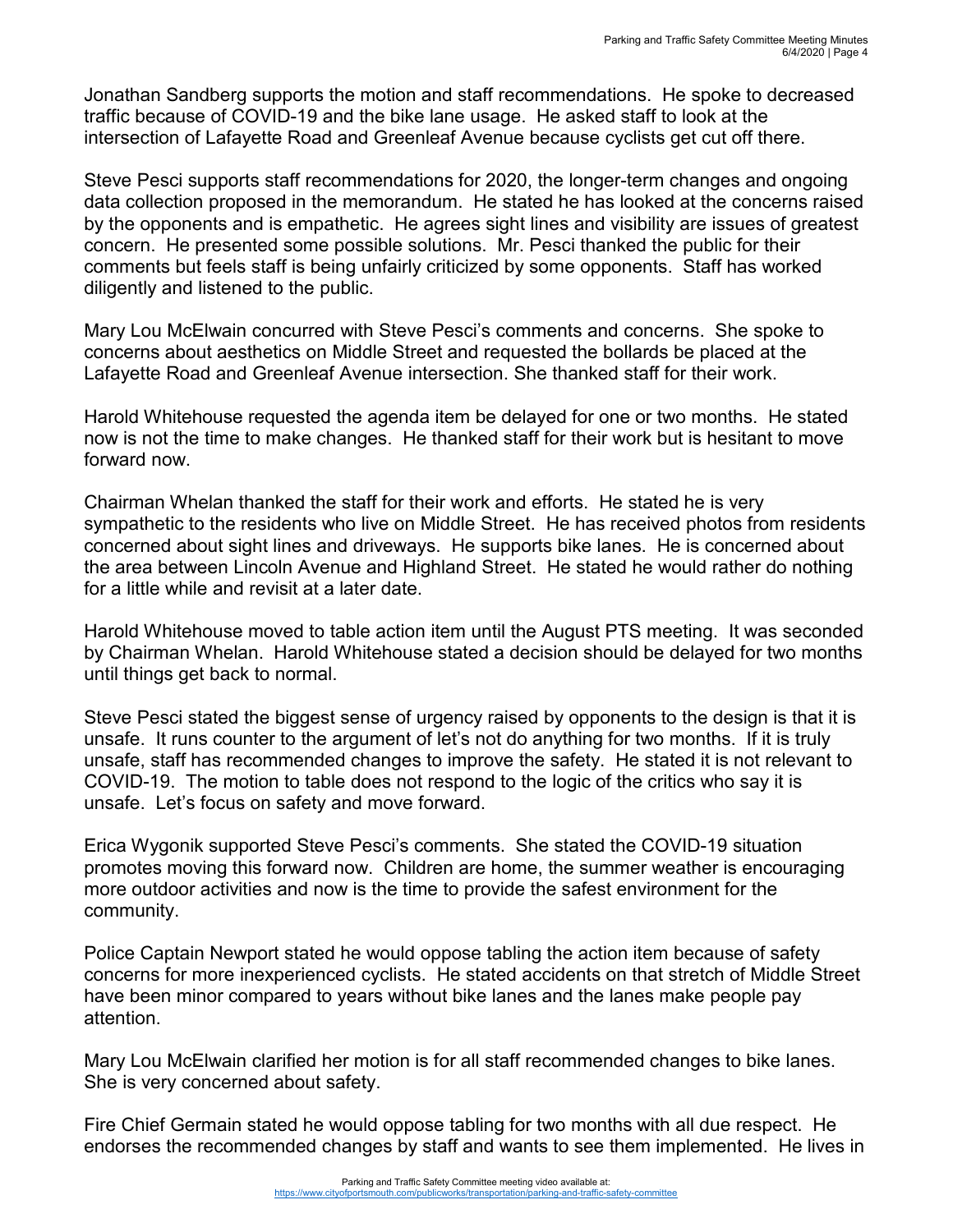the area and understands concerns from opponents, but also hears from neighbors who find the bike lanes safer for families riding together.

**On a roll call 1-8, motion** *failed* to table action item until the August PTS meeting. Harold Whitehouse voted in favor. Chairman Whelan, Public Works Director Rice, Planning Director Walker, Fire Chief Germain, Police Captain Newport, Mary Lou McElwain, Steve Pesci and Jonathan Sandberg voted opposed.

Chairman Whelan restated the motion. The motion is to move to endorse all staff's recommended changes to bike lanes and send to City Council for approval.

## **On a roll call 8-1, motion passed.**

Public Works Director Rice, Planning Director Walker, Fire Chief Germain, Police Captain Newport, Mary Lou McElwain, Steve Pesci, Jonathan Sandberg and Harold Whitehouse voted in favor. Chairman Whelan voted opposed.

Steve Pesci had to leave the meeting. Erica Wygonik will be voting on all remaining agenda items.

**B.** Proposed Stay and Pay graduated parking meter rates, by DPW. Parking Director Ben Fletcher provided an overview of the Parking Division services. He stated there is a common misconception that decisions are based on revenue generation, but they are really based on behavior management. He stated in the current economic climate there is triple digit demand and occupancy. Pricing drives demand, and therefore occupancy. Data suggest that areas above the targeted 85% occupancy threshold should carry a price point that generates the desired demand and occupancy.

The Stay and Pay concept puts the power and decision making in the hands of the consumer and is in line with the 2012 Parking Principles.

It can ensure the most desirable on-street and lot spaces are available to both short and longterm customers. It utilizes an economic incentive to encourage a turn at the 3-hour point. The method satisfies the needs of short-term and long-term users by creating a price structure that allows for an inexpensive short-term stay, then advances the price curve to adjust for highlymotivated longer term users.

Parking Director Fletcher spoke to the Stay and Pay implementation in Dover. It has been a successful program.

Recommendations presented include a \$3.00 an hour public rate increase in the High Occupancy Zone (*ON-STREET ZONE A*) for the third hour of occupancy and beyond. A \$1.50 an hour public rate increase is proposed for ON-STREET ZONE B/C for the third hour of occupancy and beyond. The resident rate increase in the High Occupancy Zone (ON-STREET ZONE A) is \$0.50 for the third hour and an additional \$0.50 for the fourth hour of occupancy. The resident rate increase in ON-STREET ZONE B/C is the same as ZONE A. Data tables have been provided on page 50 of the packet detailing the current rates, proposed public rates and resident rates.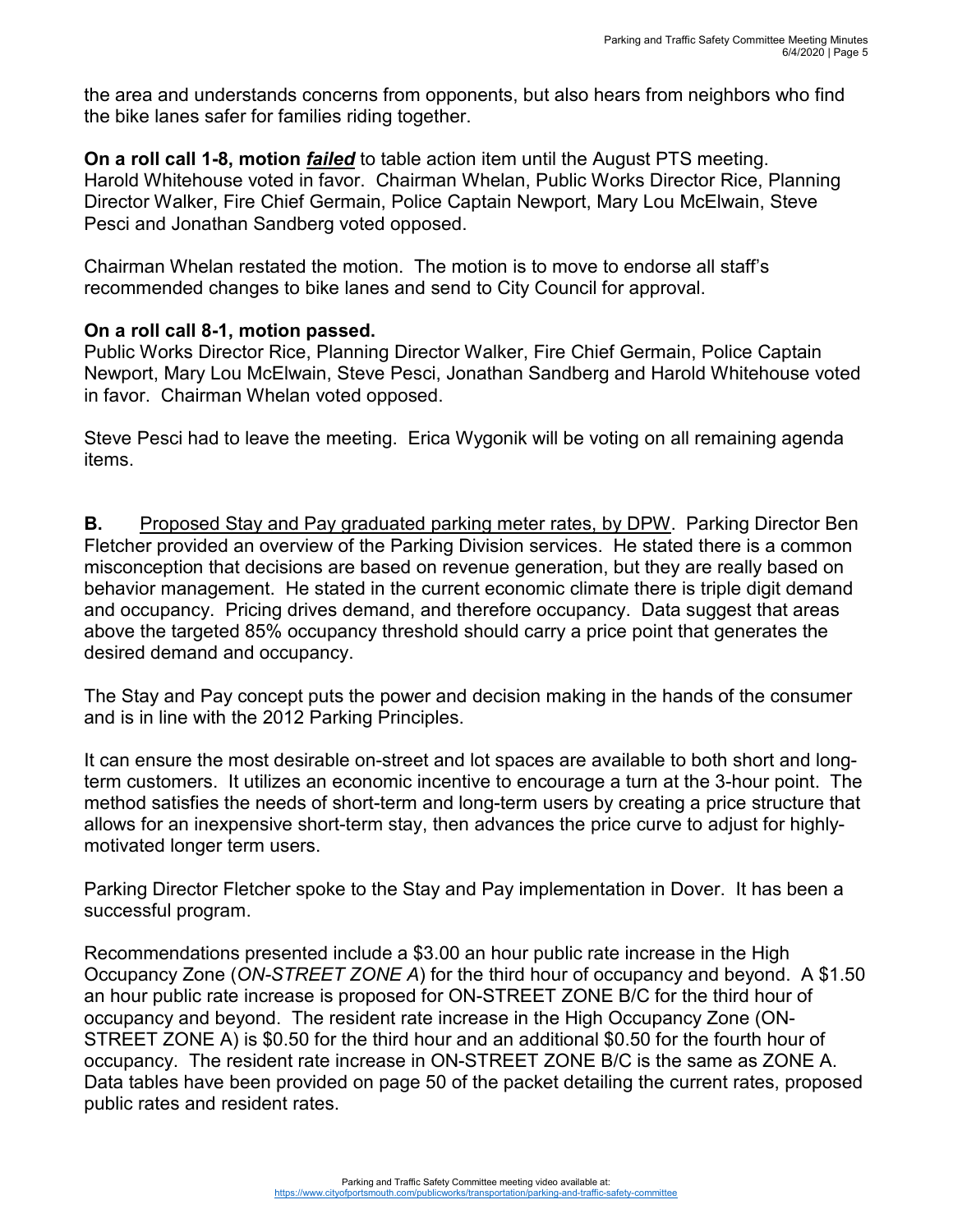Public Works Director Rice moved to approve proposed graduated parking meter rates, seconded by Harold Whitehouse.

Erica Wygonik asked for the rationale behind the rate increase after three hours of occupancy. Parking Director Fletcher said the rate could be adjusted after *any* hour of occupancy. The data utilization model shows most drivers stay between two and three hours. The maximum time currently allowed at the meter is three hours.

Jonathan Sandberg asked how it would work. Parking Director Fletcher stated the initial process would remain the same, but with this system the occupant can stay as long as desired by feeding the meter or paying by using the smartphone app. Residents will continue to receive a discounted rate by using the app.

The Committee discussed the process, logistics and benefits of using the Stay and Pay concept. Data collection will continue through the program and modifications can be proposed based on the findings.

## **On a roll call 9-0, motion passed.**

**C.** Request for All-Way STOP at intersection of Broad Street and Highland Street, by residents of area. Public Works Director Rice moved to approve request for all-way STOP control at the intersection of Broad Street and Highland Street, seconded by Fire Chief Germain. Mary Lou McElwain stated she's noticed that children are not paying attention at stop signs and education is needed.

### **On a roll call 9-0, motion passed.**

**D.** Request for flashing beacon at intersection of Woodbury Avenue and Dennett Street, by Harold Whitehouse. Harold Whitehouse moved to request report back from staff at future meeting, seconded by Public Works Director Rice.

Harold Whitehouse spoke to the fatal accident that happened in March 2020. He expressed concern about traffic and volumes due to future developments and activity in the area. He asked if a traffic signal could be installed. Public Works Director Rice and Eric Eby stated the area does not warrant a traffic signal. All development projects were taken into consideration to reach that conclusion. The request for a flashing beacon at the intersection will be studied and staff will report back at a future meeting.

Harold Whitehouse asked that his concerns for safety be noted in the meeting minutes. Police Captain Newport confirmed that the accident was due to the driver's operation and not the design of the roadway, traffic or signage.

Jonathan Sandberg asked if the yellow bollards would be reinstalled at Thornton Street and Bartlett Street. Eric Eby stated the residents do not want them reinstalled at this time.

### **On a roll call 9-0, motion passed.**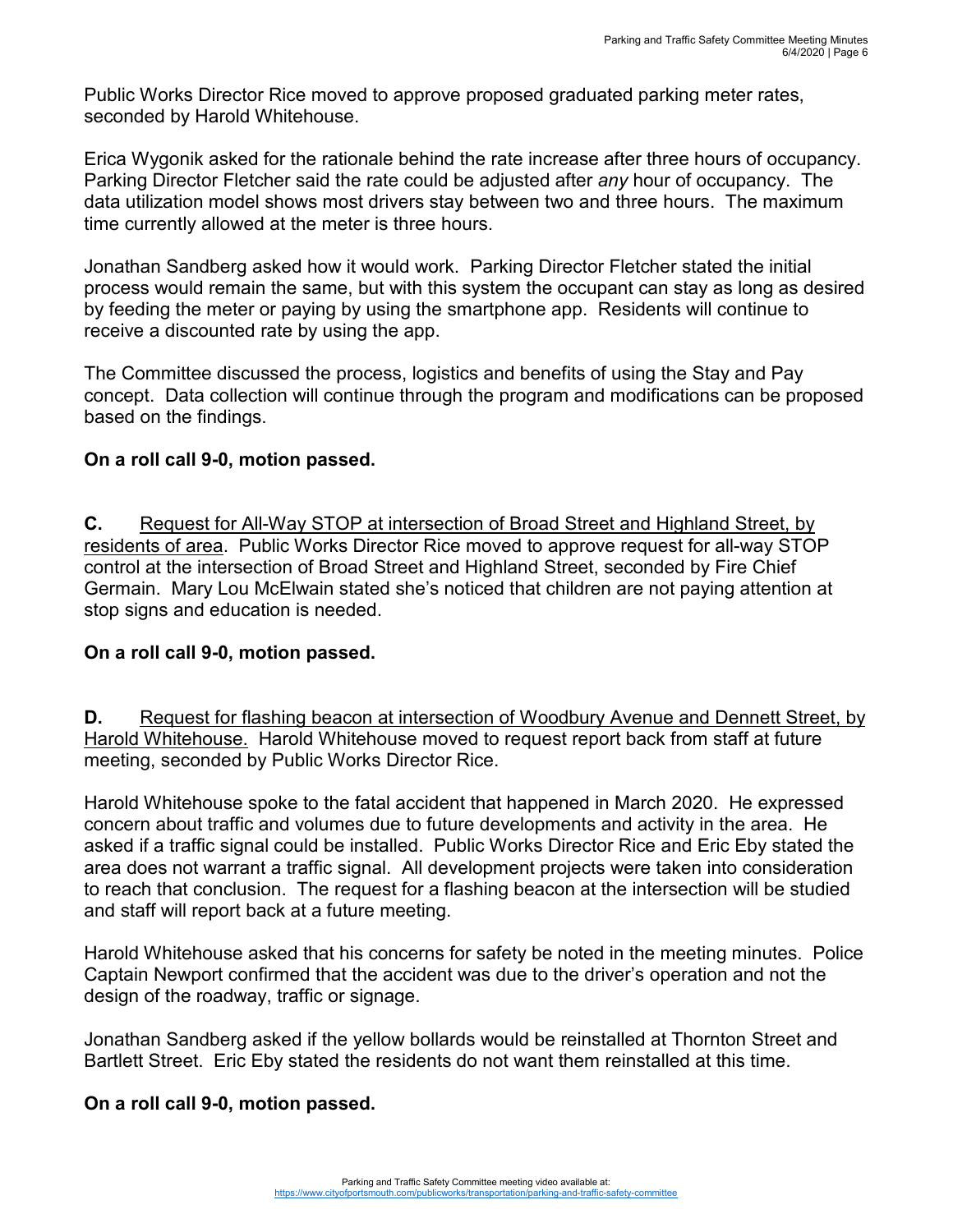**E.** Request to improve safety at intersection of Boss Avenue and Sunset Road, due to limited sight lines, by Sarah Lynch. Public Works Director Rice moved to request report back from staff at future meeting, seconded by Planning Director Walker.

## **On a roll call 9-0, motion passed.**

## **VI. OLD BUSINESS:**

No Old Business items.

### **VII. INFORMATIONAL:**

**A.** Islington Street construction update.

This agenda item was referred to PTS Committee by the City Council. At the June 1, 2020 City Council meeting, the Council voted to refer this item to this Committee for a report back.

Chairman Whelan stated staff provided documentation showing that the project was previously approved by the PTS Committee and the City Council. It has been an ongoing project for several years. Eric Eby stated the studies show that the temporary crosswalk and bump-out when in place, improved traffic safety and flow and pedestrian safety. It did not delay traffic at the intersection of Islington Street and Bartlett Street. The PTS Committee previously voted to make it both a temporary feature and a permanent part of the reconstruction project, which is currently under construction.

Planning Director Walker spoke to the project planning. It was multidisciplinary with multidepartment input. Many meetings were held on the project design. Discussions about the crosswalk and bump-out at the White Heron, the road width and accommodations for bicyclists were all made. The City staff used the Complete Street Policy to guide the project. Staff conducted an extensive review of the project from a multidisciplinary aspect and previously elected City Councils have voted on the project.

Mary Lou McElwain asked about the bump-out design and safety for cyclists. Eric Eby spoke to the gradual curb taper layout and how the revised curbing design will give more width for cyclists.

Erica Wygonik moved to recommend the Islington Street construction project continue as planned and contracted, seconded by Jonathan Sandberg.

### **On a roll call 9-0, motion passed.**

**C.** Traffic volumes during pandemic. Eric Eby included two graphs provided in the packet on pages 97 and 98. The data shows traffic volumes dropped off at the depths of the pandemic to a third of the normal traffic volumes. However, traffic is quickly coming back to normal volumes.

Planning Director Walker stated staff now has the technology to count bicyclists using the bike lanes at the South Street and Lafayette Road signal. The initial data showed that bicycle levels are similar to 2019 during the same time period. Eric Eby explained the new video detection technology installed at the signal.